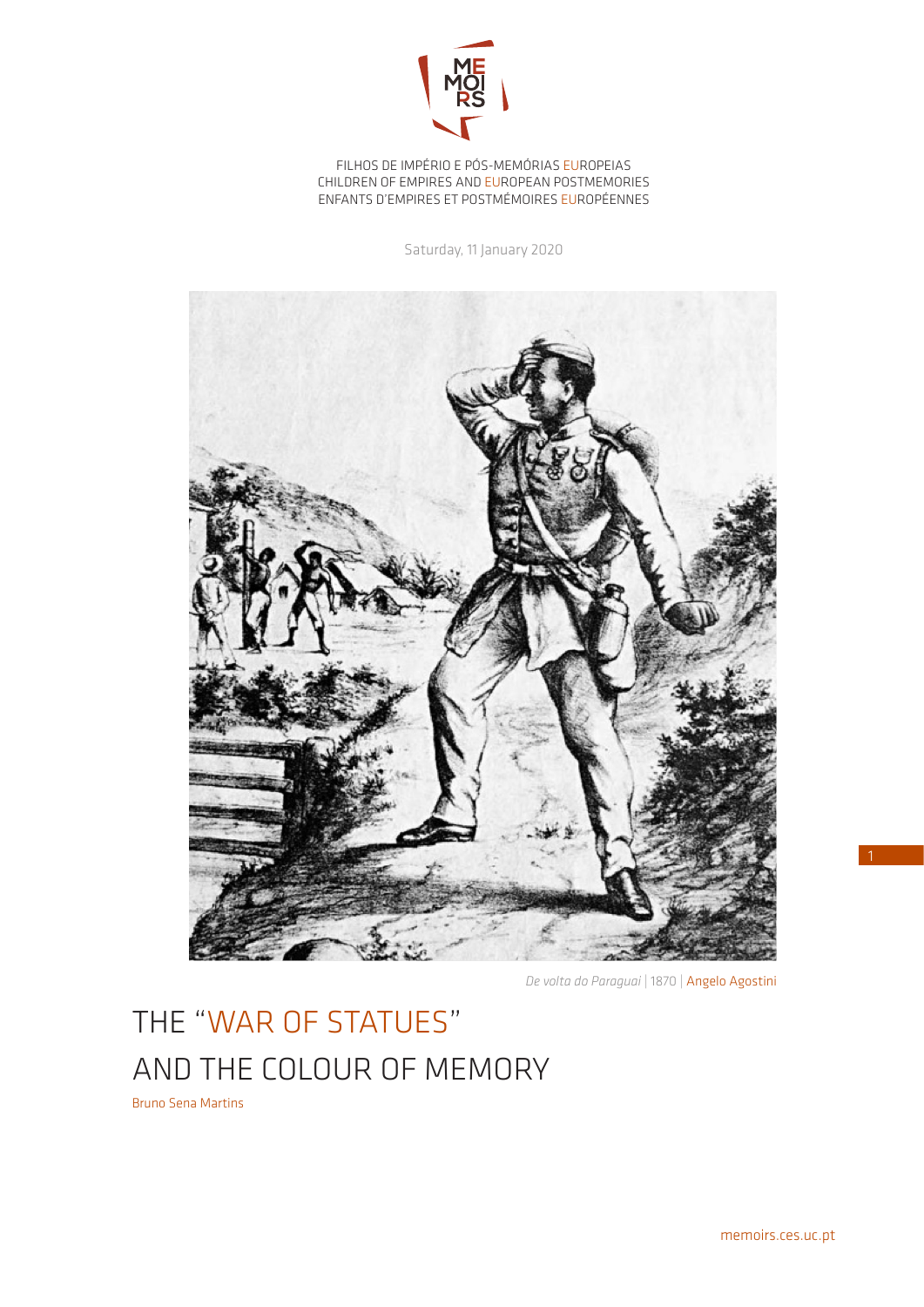

But say, you can go home any time. What I say is, let's have a look at this glorious nation which we have fought for. William Faulkner, *Soldiers' Pay*

The "war of statues" has seen an uproar in the United States over the profusion of memorial landscapes which exalt Confederate Generals (the political-military leaders of the Confederate States of America who, between 1861 and 1865, fought for secession in opposition to the abolition of slavery). Places of pilgrimage for far-right groups, the statues of Robert Lee and other generals have come to be denounced by anti-racist movements. They are called out as part of a narrative of "white martyrdom" inscribed in public space since the end of the 19<sup>th</sup> century (and the so-called Jim Crow Laws). These permanent representations of the past have been decried as insulting and absurd in a place which still lives under the spectre of slavery, lynching and police violence against the black population. Mobilization against the statues, particularly since the murder of Trayvon Martin in 2012, have helped drive the Black Lives Matter movement. These are some of many ongoing disputes in different parts of the world over statues and war heroes – often well-known colonists or slaveocrats – celebrated in public space. It is worth revisiting these disputes from the perspective of the black bodies that have been invisibilized, domesticated and enlisted to defend nations founded on colonial exploitation.

Frank Capra's 1944 documentary, *The Negro Soldier*, is a propaganda film made for the American army. It aimed to persuade young African Americans to volunteer in the Second World War. Now available on a popular television platform, *The Negro Soldier* constitutes a precious memorial of the ambiguity of a certain kind of post-colonial nationalism. Astute and opportunistic, it both recognizes that black men and women had a crucial role in the establishment of the nation, while preserving the idea of the nation as a European construction threatened by the uprising of black bodies who populate, or will come to populate, the homeland.

National war-time mobilization often plays out more or less obvious paradoxes between the consecration of power and symbolism to justify the force of arms, and how the war effort tends to subvert social order. On the one hand we see the exacerbation of nationalisms founded in mythologies which legitimate governing elites and construct the enemy as an insufferable threat. On the other hand, war is a time of exception that, on both the civil and military fronts, grants unprecedented agency to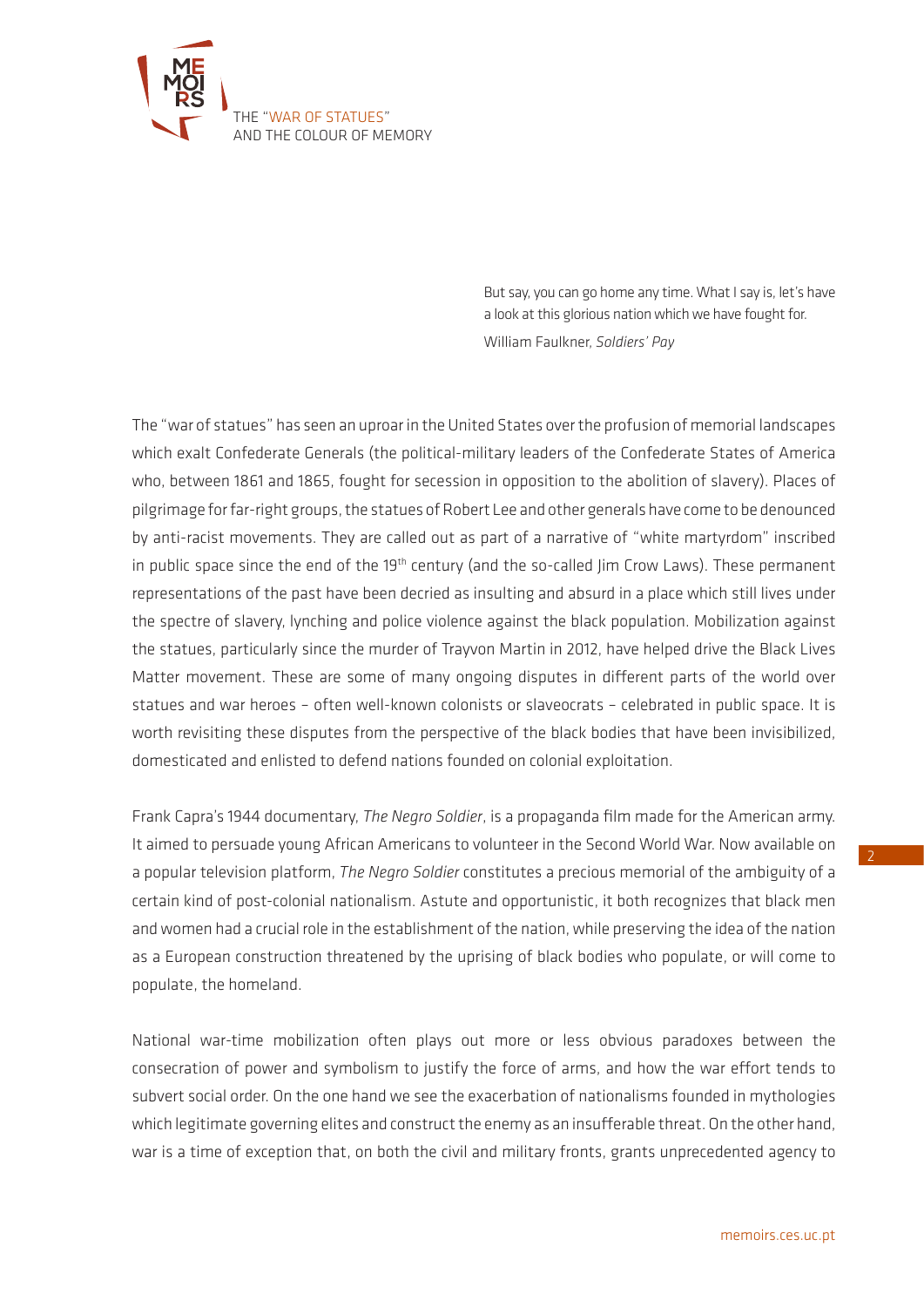

social groups who are otherwise excluded or unrecognized. We are familiar with narratives of how, in particular historical periods, the mobilization of men of military age brings women, disabled and older people to unfamiliar levels of public prominence, whether in local governance, business, hospitals or armament industries. In the same way, wars drive men from motley walks of life to the battlefield: criminals, enslaved people, blacks, indigenous people, ethnic minorities or foreign legions.

Struggling to reconcile the structure of the nation with the convulsions of war, existing powers often declare the end of war as a period of carnival, circumscribing as exceptional the transitory, contrapuntal moment in which those "below" are permitted vain fantasies of belonging and recognition. A caricature by Angelo Agostini, "De volta do Paraguai" [Back from Paraguay], published in Brazil in 1870, incisively portrays one of these returns. Agostini draws a decorated black soldier in uniform, who, on returning home after the Paraguayan War, incredulously sees his mother tied to a tree to be whipped by an overseer (1).

Specifically directed at an African American public, *The Negro Soldier* is an ingenuous exaltation of the participation of black men in various American wars, and an invitation to defend a way of life in opposition to the racist theories of Nazi Germany (the only moment in the film in which slavery is mentioned is to refer to the peoples subjugated by Hitler's regime). Made in 1944, during racial segregation in the United States, the film exalts black American men and women who are integrated into American society. Its myriad images of pompously dressed African Americans constitute a striking demonstration of the infinite plasticity of the history of black people being put in the service of white mythologies. It would be a supreme fantasy to think, naively, that we can fully recognize the black blood that lies beneath the foundations of nation-empires and post-empires if we also leave in place the very stones that sustain and adorn the idea of the nation.